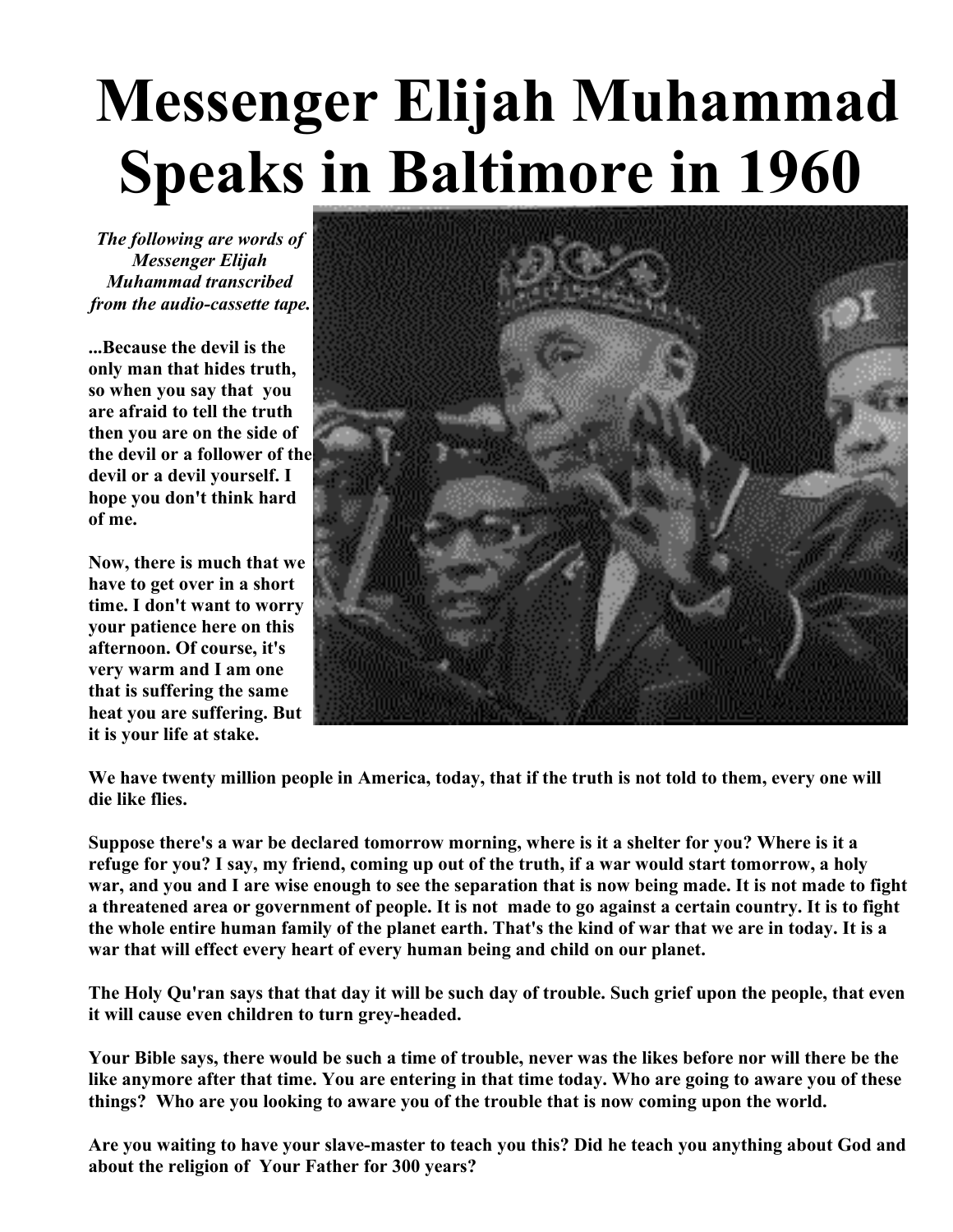**He whipped you away from the Bible. He dared you to enter the Church. Right? You don't have to say , "right". I know I'm right.**

**You was not allowed in the whiteman's church for over 300 years. Now, today, he has opened his door to you. He has translated his Bible. He has revised it and revised it and revised it, in and out, and now .......the Bible's in your home. It's not to no chain. No chain and lock on it. It's open to you. Right? And you don't understand it. And he knows you don't understand it.**

**You are in his Church. He segregated your church for you. Right? He segregated your cemetery. Right? He segregated everything. He segregated his house for you. Didn't he? All right, what is all of this integration about now, today? Don't be a fool! Wake up and get wise! If I kick you out of my house all the week, and daring you to come in my house, and won't allow you to drink out of my dipper, I won't allow you to read my book. All right, all of a sudden, here's the book., here's the dipper, here's the door, come in, come in. If I am wise, I will get afraid. I think now you have a trick up your sleeve.**

**Millions of ignorant Black people, called Negroes... You are not Negroes. There is no such thing as a race of Negroes. And any one teach you that you should be called Negro, you are, then, a fool for saying that you're a Negro. You should oppose that name by anyone who calls you that. From this day on, tell the world that you are not a Negro, you are a member of the Asiatic Nation and from the Tribe of Shabazz.**

**Again, if you will have me to tell the truth to you, you are not Johnny Doe. You are not Sammy Brown. You are not James Culpeper. That's just not your name. That's the name of your slavemaster. And as long as you are called by their name, and you answer to it, you belong to them. By no means will they ever teach you to get out of their name. By no means. And that they know, I'm telling you the truth. Because that name of theirs will take you to hell with them.**

**Johnny Doe, Sammy Brown is not the names of Almighty God. You have to have a name of God to see the Hereafter. You say, "Do yours?" Yes, Muhammad, as you call it "Mo***ham***med", that's a name of God. That's one of God's names. It means praised and one worthy of praise and one that is praised and praised much. That's what it means in English. Now, you say you don't want to be called "Mo***ham***med" (chuckled). You are foolish. You would rather be called Mr. Woodstock or Mr. Woods, or Mr. Tree, Mr. Roundtree, or Mr. Holmes, Mr. Pigpen, or Mr. Fish, or Mr. Byrd. You're no bird. You're no fish. Why you want to be called by any such name? Mr. Sawyer. How did you become a Sawyer? Brother you never have sawed. Mr. Ax. Brother let me tell you one thing,Get out of such names!...**

**God, Almighty, have said to me that He have a name for everyone of you. These names will live forever. Your Bible teaches you that the Name of God will live forever. And the Bible teaches you that God will come, Right? and He will call you after His own name. All praises is due to Allah. But He can't call you by these names and say there His names. You say, "names mean nothing". Brother, stick around. Just stick around.**

**Your Bible is very true, if you understand it. It teaches you that all that have the name of the Beast went down with the beast. All that had the name of the Father or the Lamb was seen on another shore singing the song of victory. All praise is due to Allah!**

**You must be awakened. Someone must awaken you. It is not the fault of the whiteman that you are not waking up today. I'm not charging them with the fault of you not hearing the truth or believing the truth. Because the truth is now being sounded in your ears. They're not trying to prevent me from coming here to teach you the truth. That's goes well with them and God, but you don't know it. They are doing a favor for themselves to even allow the truth to come to you. You won't be able to tell them, when the final day comes, that "If it had not been for you, Mr. Whiteman, I would have heard the**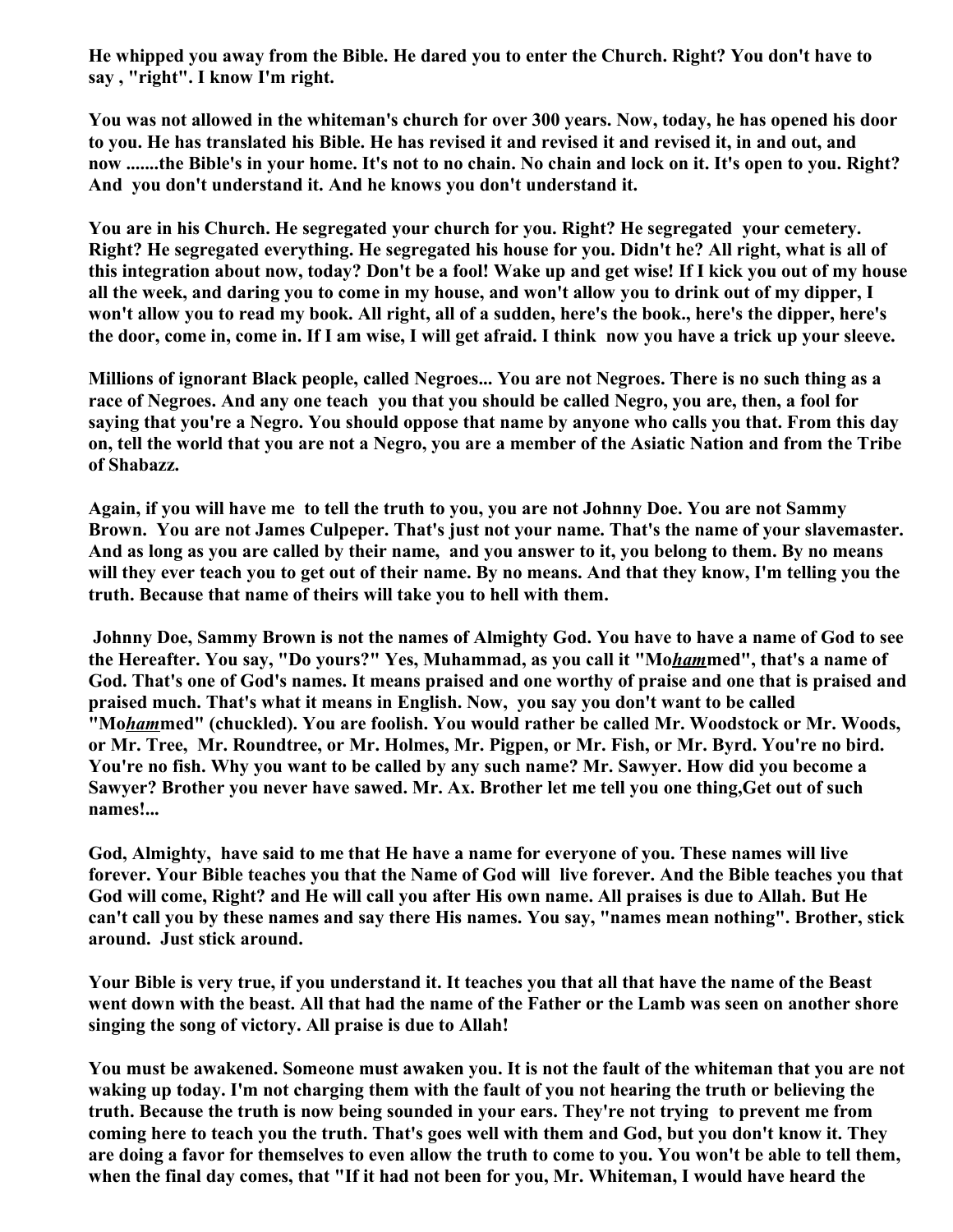**truth". He will tell you, "Nigger, you are lying".**

**You say, "I'm afraid to go out there and listen to that "Mo***ham***med". Why should you be afraid? If I am here with the truth, why should you be afraid of the truth? Is it due to you just actually, by nature, don't like the truth? No! You are not like that! You are made like myself. You love the truth! But you are afraid of the whiteman. Scared that he don't like it. And if he don't like it, you will pretend like you don't like it and suffer the evil consequences.**

**He is not preventing you from taking it. The whiteman is doing a great favor for you, in a way speaking. I don't fault them for your ignoring the truth. I fault you! You say, "Well didn't they prosecute you?" Why, certainly they did. But they** *had* **it to do. They couldn't help it. And I told them they couldn't help it. As they could not help but prosecute me, I can not help but keep telling the truth.**

**You are a great people! You are not what you have been taught that you are. You are a great people. You are a member of a great Nation. A Nation having no birth record, and have no such thing as an ending.**

**There is no prophecy in no Bible, by no Prophet, nor in the Holy Qur'an, that there will come an end to the Black Nation. No prophecy! If you find it, bring it to me and prove it, and I'm ready to get down and stop teaching Islam.**

**There is no such thing as an end coming to the Blackman. He has been here ever since we had a universe and we have history, according to the word of God, dating back to seventy-two trillion years. Seventy-two trillions years that same sun that you see shining out there today, has been shining.**

**And we have also a history of the star which is placed in our flag of the universe, some sixty-six trillions years ago. And we also have a knowledge of the deportation of our planet and the moon which took place sixty-six trillion years ago by one of our own scientists, which taken high explosives...they are trying to find that same explosive today to destroy the planet...he'd taken high explosives drilled a tube into our moon, which it was called moon, and a lot of our ancient people today refer to the earth as moon, it is moon. And filled that tube full of high explosives, set it off and it split our planet in two.**

**That part that you see up there tonight, that we call moon, it was blasted away from the original bed or pocket that we were in some 12,000 miles and it turned over, dropped all the water of that part on this part. That's why this part, today, it's surface is 3/4 covered under water because we have that water that once was on the moon.**

**I don't think this is a good thing to be teaching to you, but I want to get to your history, gradually.**

**Now, a Black Scientist did that sixty-six trillion years ago. He was smart enough to try to destroy us by drilling a tube into our earth's, as we call it today, surface about 4,000 ...miles. He split the planet and this part dropped 36,000 miles from the original pocket and found a pocket and it started rotating. And we are the lucky people who were on this part that we didn't get destroyed with those who were once on the moon. The moon is part of our earth. The astronomers, today, they have learned that and they believe it. And God Almighty has revealed the secret to me and not only the secret of the moon and the earth to me, but has also given to me the secret knowledge of more planets, other than the earth, even to Mars, the civilization on it and they have the language of the people on Mars and they can speak to these people, they can question them. They can make them react to our wicked. But they can not make us react to their will.**

**They are a people that is not exactly like us, but they walk on two feet, like you and I. But they are taller than we are. And they are more skinnier than we are. And they live 1,200 of our earth years. The white race have been suspecting that there was life on Mars, not only on Mars but there is life on**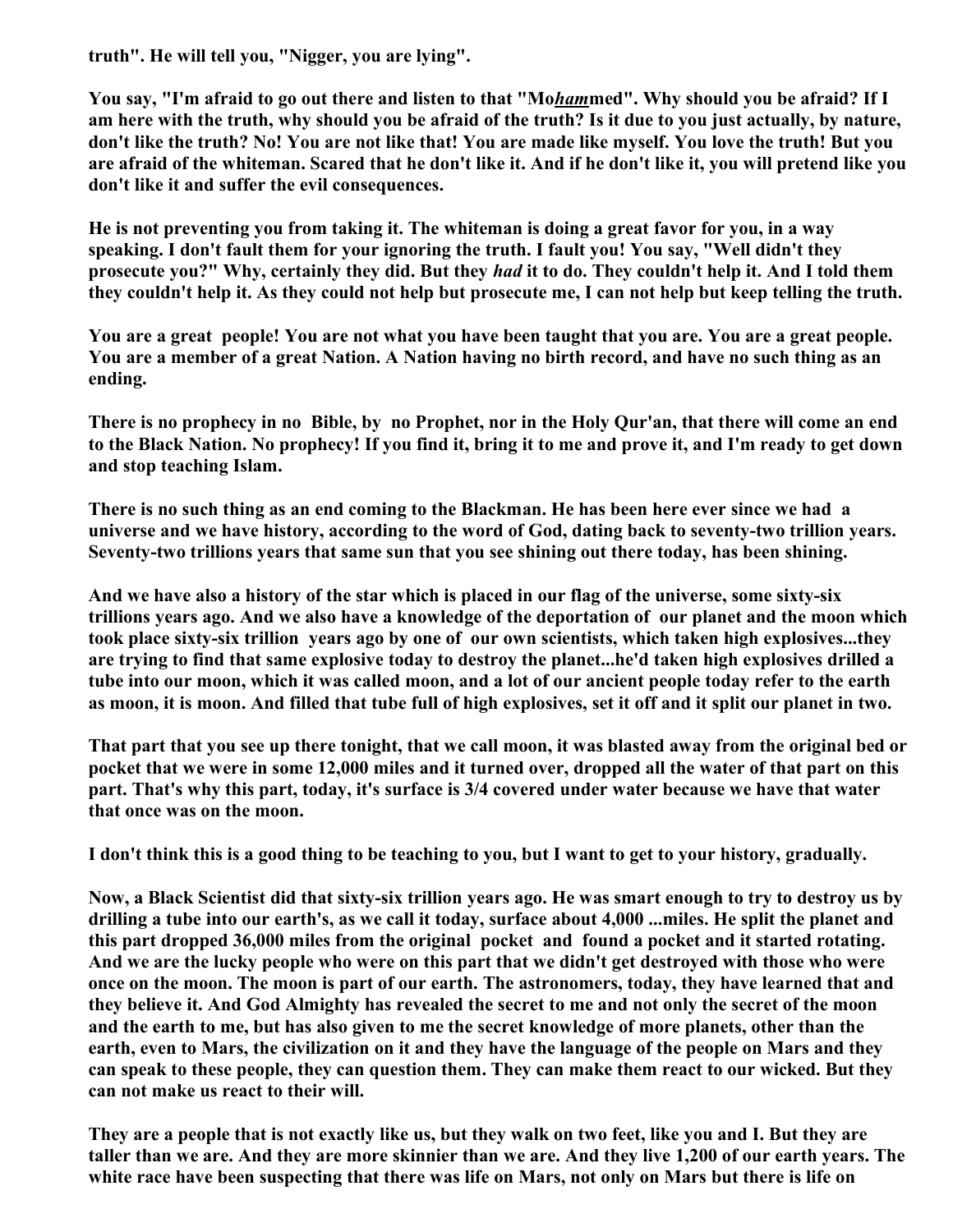## **Venus.**

**There is life on many of the other planets. Seven planets of our Solar System have life on it. And it is known. But it is not known to the white world because they are a very young people, who were just brought about in the last 6,000 years and their science, their knowledge of astronomy just came about here less than 500 years ago. And the old original astronomy among our people who today, keeps his mouth shut, in order that he may not enrich the present world with such knowledge, they have kept it as a secret.**

**But today, as it is written, the secret of God and the universe must be made known because it is the last days of this world. And, my beloved Brothers and Sisters, you are the original people of the earth and you have no right to be longing for social equality or integration into the white race because you don't belong in their blood and they don't belong in your blood. I want you know that.**

**You'd be so foolish, today, that would like to destroy your blood and their blood by intermixing it. I don't think you have two cents worth of knowledge. Especially when you are the First and the Last. The First means that you were before this world and you will be after this world. The Last means after this world.**

**Why should you destroy yourself. Why should they offer you such opportunity today, when you were lynched yesterday for even looking towards them like you wanted to marry one of their daughters. Why do they want you to marry their daughters today? Why do they want your sons or your daughters to marry their sons.**

**There are not any intelligent white people that actually wants this thing to happen, though they are permitting it to happen. But the lower class of white and black love this kind of filth. It is nothing but filth. And you, since you were a slave here for 400 years now...300 years your parent's back was lashed by the white slavemaster and you worked for him for nothing and was not given any freedom whatsoever and when they said you were free about 98 years ago, they had not given you nothing to start with, therefore you were handicapped to leave them, because you had nothing to go upon, so you fell right back into their power as a free slave. Since you have become ......**

**....Please pardon me. They are having a little trouble with hearing on the outside so they want to rig me up here. I'm talking about the chains of slavery. Looks like the secretary here wants to chain me....**

**So you, who have suffered the lash... Your father, my father, for 300 years, has been subjected to lyncher's rope and the limb and his father that he cooked your flesh. He fried your flesh in the fire, for even looking at his girl. His girl didn't have to tell the truth. Just say that you were looking at her like you wanted to say something, that meant your life. Right?**

**What kind of fools are you now, today, wanting to marry a people who have enslaved you and have deprived you of Freedom, Justice and Equality, while lynching and killing your sons and daughters for even acting like you wanted to sweet-heart with them? What kind of people are you? Are you crazy?! You are crazy!**

**Will integration make you the equal with white people in America? No! That won't make you their equal! They are not going to give you the privilege of being the President of America. That's equality right there. If you have the equal chance of becoming the President of the country, that's different. But you are not going to get that.**

**Are they going to divide their fifty states, that they have, equally with you? No! Well why do you want to destroy yourself with them? Is it just only a good laugh from them and a pat on the shoulder? Is it only false promises that you want? When heaven's doors, now, is swung wide open for you to walk in,**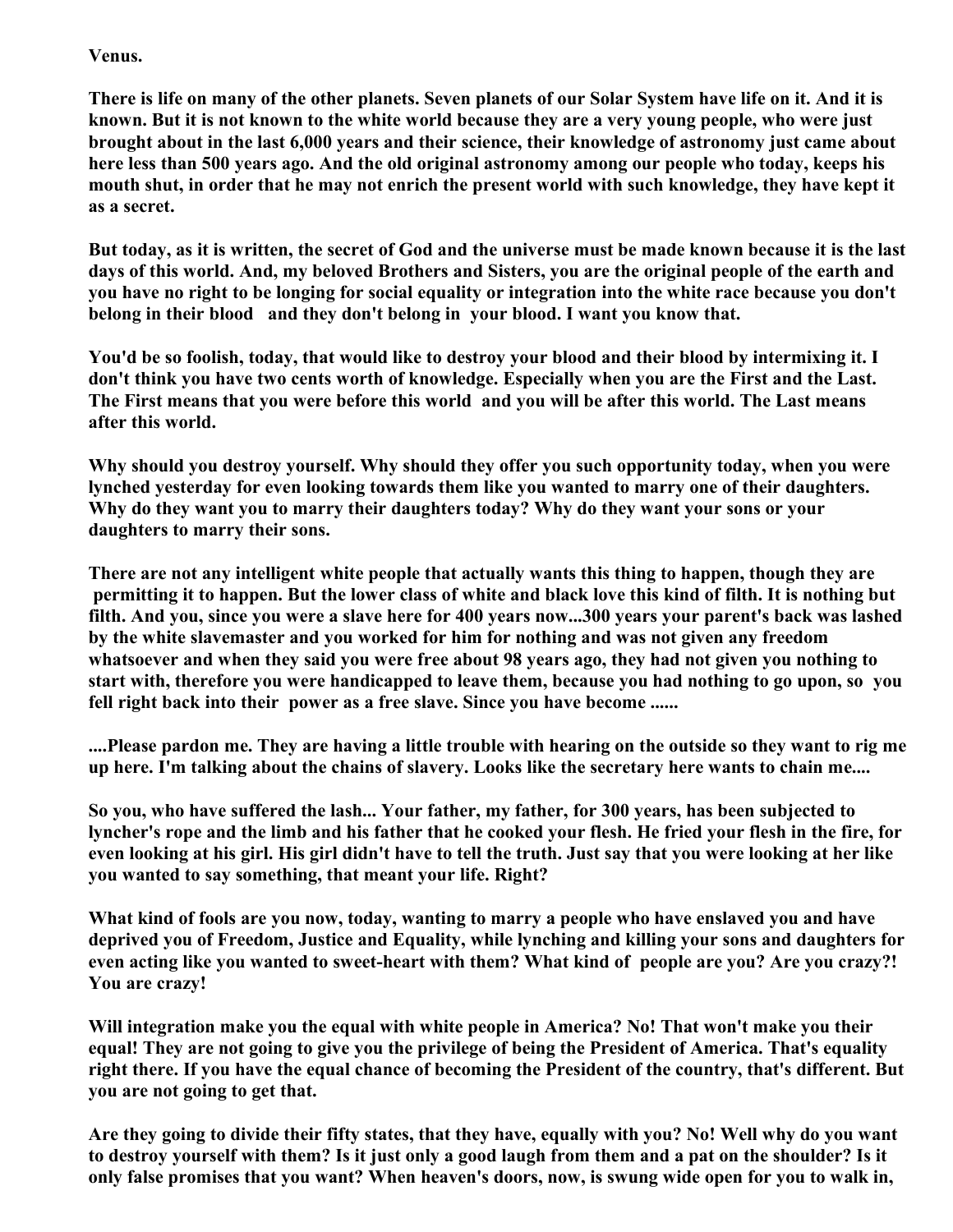**your own heaven with your own people and with equal justice, equality with them, and you mean to tell me that you will take a false promise while here is a true promise made to you by Allah? That He will give to you wealth, and plenty wealth. He will give to you treasures of the earth. He will give to you Friendship of the people of the earth. He will prolong your life. What more do you want?**

**You have already been deceived by your slavemaster. Now, today, just because he says you can vote for him, that that means that you're in heaven? Does that mean that just because he says that you can marry his daughters and boys that he don't care that you marry that that means you that you have become his equal? I should say not. Because he has always taken your women. For 400 years, he has spotted you like a leopard. There was no equality in those days, was it?**

**What do you want to do today? Make a fool of yourself! Walking around, a Black man wanting a white woman. White woman wants a Black man. But I don't think the white woman's a fool. They're not foolish. They're wise! They see you have opportunity to see the Hereafter. They** *know* **they don't have one. They know they were created for hell. They know that you were not supposed to follow them to hell.**

**I say, my Beloved Brothers and Sisters, you are making a fool out of yourself. It is you, today, who are the loser, who will reject your own salvation. It is not that white man out there that is stopping you from going to your own. It is you, don't** *want* **to go to your own.**

**Take a peek at what the Ku Klux Klan are writing and saying about you. Running the country with such pamphlets and ........with the cross, your Christian cross, on it. They take your Christian cross, set it afire on your own yard, and then they want to beat you up. Right?**

**Where is the God and the Jesus that don't protect this cross. Where are they? He sets your church afire. Burn you and the church, both. Where is the help of Jesus and ...You have 38,303 churches in the country, according to the government statistics. All right what are these 38,000 churches here in America doing for your Freedom and your Justice.**

**For 98 or more years what have they did to stop the lynchers from lynching you. Thirty-eight thousand churches means 38,000 pastors. What have these pastors done in the way of Freedom, Justice and Equality for the Black man. What have they done? They couldn't do anything for us because the pastors have been also lynched, beaten down at the church. Where was their help. If they were sent from God, they must have hid Himself behind the tree somewhere. He didn't come to your help, when you were being beat out of the church, dragged around over the streets, beaten up in the jailhouse. When your license was revoked, where did your God go? Did He tell the white man to give them back to you? What happened?**

**I say, my friend, I'm just here with the truth. And don't care nothing about it hurting. The knife hurts you on the operation table, but it's trying to get rid of that which is hurting you. So if this truth is hurting you, while I'm operating on you, you will feel good afterwards. At least, I'm sure after a while you will be healed and you will walk upright.**

**The Ku Klux Klan says this is not a different race of people, this is the Southern white people and the Northern white people. What do they put out here before you and I? The Klan says ..."Fire your nigger" They want you to be fired off from their jobs so that you will become helpless, perish to death, be subject to them so that they can treat you as they want to.**

**I say, they are not they only ones. There're some Klansmen around here in Catholic churches, in Baptist churches, in Methodist churches, in Sanctified churches. There are Ku Klux Klans every where. I saw lots of them as I was coming to Baltimore today. They don't have to put on a hood! He says here, "some white men..." I want you to listen, because you are the type of people who are so**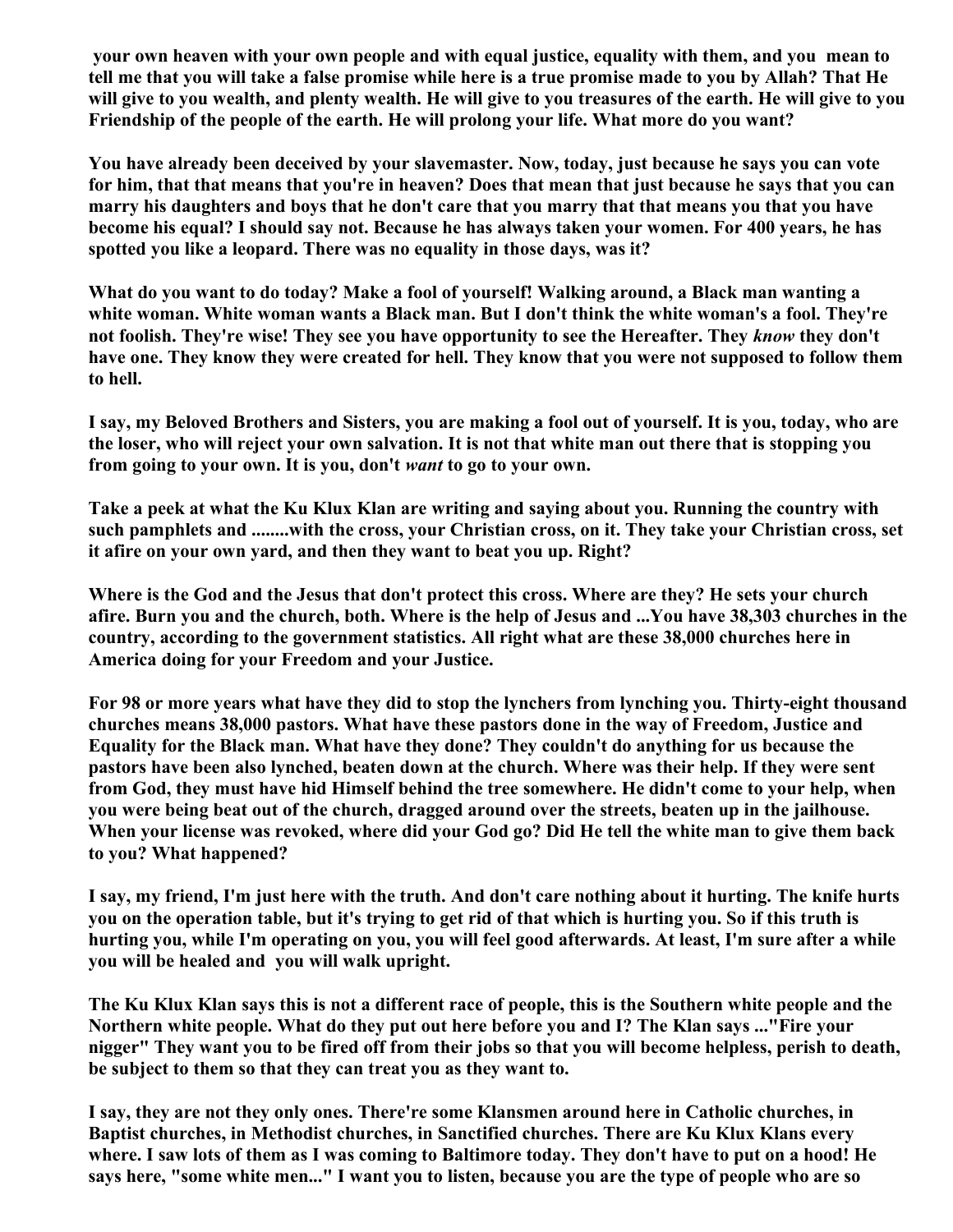**foolish, you just love, love, love everybody but yourself. And you have that old foolish teaching among you, talking about, "We must love everybody. We must love our enemy." You are a bigger fool..."Do good by them". He appointed them to destroy them. Now, if you are going to do good by them, then you are one of them. Your not with God. You are with the enemy of God.**

**He says, "We must defend ourselves. Now,** *they* **must defend** *them***selves. Think over that, now. They must defend** *them***selves. You're their slave, but** *they* **must defend** *them***selves. They have you here, helpless, under their foot, in their power, don't have anything but employment of a job among them. Don't own one state in their union, Don't own one seat in the Supreme Court. You don't have a representative sitting there to represent your people here for Justice on the Supreme Court. Right? You don't have one there. You don't one in no other court, though you are there pretending that you are seeking Justice, but you are giving the justice according to the way that they want you to give it. And I always hate to go before a Black judge because I know he's going to throw The Book at me in order to get promoted by the white man.**

**Why are you like that? Because you are filled with fear. And this fear was put into you, when you were babies and you nursed it from your mother's breast. She also nursed it from** *her* **mother's breast. It's been uphold centuries. For centuries it has come down to you, put here in the Negro. What must we do today to get that fear out of you? Teach you the knowledge of yourself, and the knowledge of your God, and the knowledge of Islam, the true religion. And when you accept these three, you'll have no more fear.**

**The Alabama Klansman who nailed the sign on the tree...There's a sign on a tree there in Alabama, it reads: "White people fire your nigger workers." Down in Alabama, where you slaved for him those 300 years. in servitude slavery. Right. Now, he says, "Fire that nigger. Get him out of here." He don't need you no more. Right? He has invented machines; tractors, to plow his earth for him. He don't need you to plow no mules anymore. He has his own machinery to harvest his crops. He don't need you to harvest his crops. What does he need with you? "So, go fire the old nigger. Put him out. He's beginning to think, now, he wants to be one of us. Get rid of this nigger 'round here asking to be white folks."**

**You, here in Baltimore, in Washington, and in New York, and in Philadelphia, Chicago, Los Angeles, all throughout the Northern country and West and Eastern part of the country, in Boston, running around grabbing the arm of white people, "Oh yes, it's all right for us to mix here." I should take you and drop you in the Atlantic Ocean for being such fools!**

**You don't think over the brutality that is going on daily on the heads of your own Black men and women. Some of your women are beaten and trampled upon like beast. And yet, you stand with folded arms unable to do anything, but just say, "umph, umph, umph, that's a shame, that's a shame" It is a shame for you to stand up there, a big old Black strong man and say "umph, umph, umph"! If you'd get up and fight like hell, you would not need to say "umph, umph, umph".** 

**"I'm scared. I'm scared. They may beat me. I'm scared". You should be beaten. If I had an old coward people like that, I would beat you myself. Unable to fight back, well, "I'd just beat you at will. Every time you'd make me angry, I'd beat you. I would do the same and you would do the same. Nobody respects a coward. But everybody respects a fighter. You have been made harmless. And a good name the Bible gives to you - Sheep. We are just like sheep. The wold helps himself to the sheep and the others parade right around there and say nothing. They don't try to put up no fight. No.**

**I say to you my friend. You couldn't live no where on this planet with such cowardice in you. This kind of coward is not absolutely welcomed by no nation. Even your Black African Brother will not welcome you with such cowardice. I know many of you have been to Africa and I was there the first of the year myself. Many of you. But they don't want no cowards. They want people that have some backbone. Not**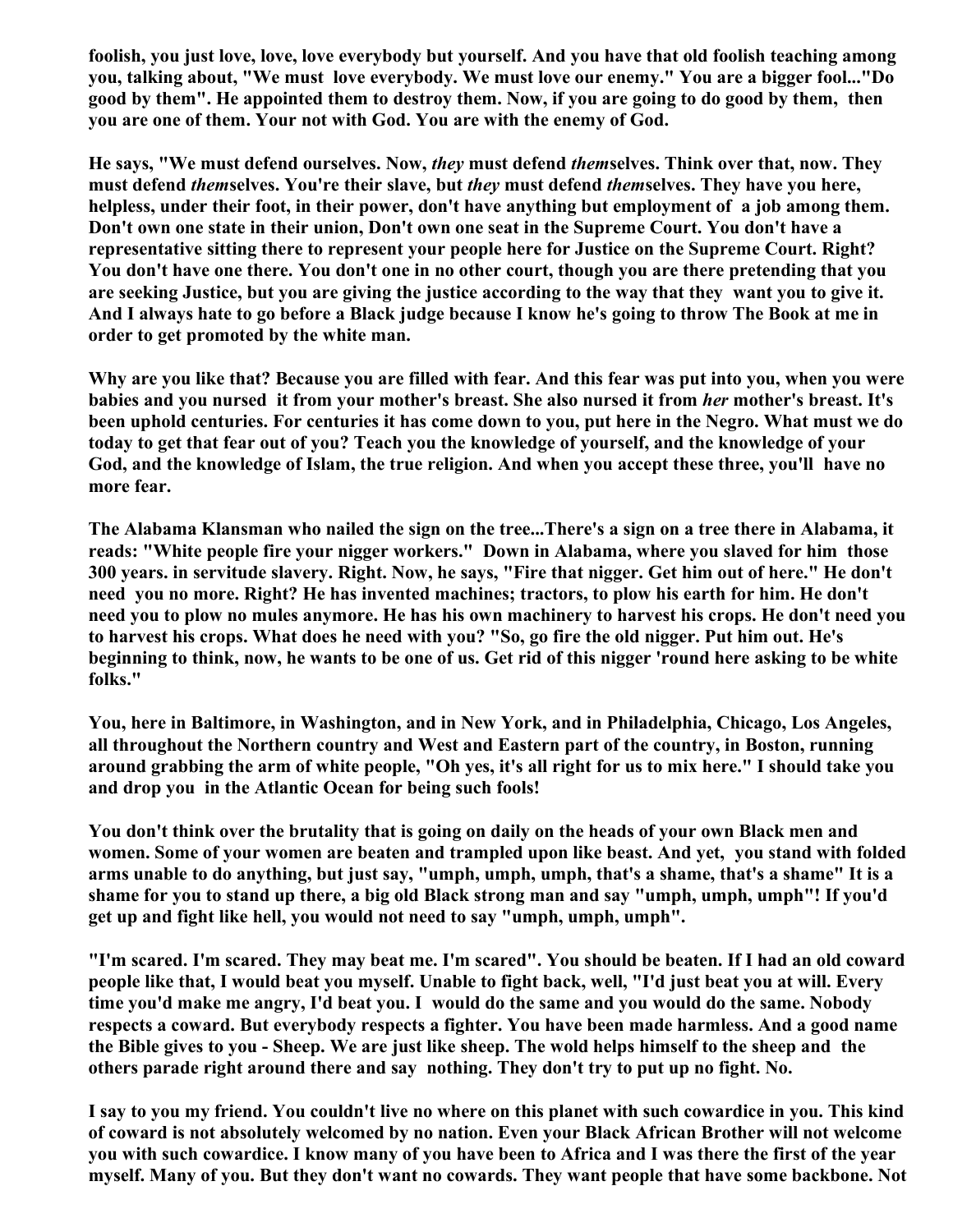**a boneless person who will fold up at anything. They want a backbone in you. And yet you say, "Let's go to Africa". Who wants you?! In your condition, they don't want you.**

**I travelled from Turkey, stopping in every capital, all the way down to Sudan and Ethiopia and back to Arabia and visited Jedda, Mecca and Medina and stopped in that other little place out there where the oil wells is going on. I forget the name of it.. and into Pakistan and left out at Pakistan. And I talked with everyone that was worthwhile. And I know that they are really happy that I am teaching you Islam, but they know that I am having a hard job doing it. So many of them with tears in their eyes, running down their cheeks, saying to me, hugging and kissing me, saying, "Brother, I pray Allah that you be successful in getting our people into Islam, that we may be united again. We will get out of our houses, here, for them." They're are offering you their homes. They're offer you absolute palaces to give you if you will come to them. They said to me, "if you would stay here with us, if you don't like this palace, we will build you one." I said, "No, no. I must go back to my people, because I have a job to do."**

**They are real happy that you are now, some few of you, are accepting Islam. Why? Because they know that Islam is the religion of the people of earth. And that if you don't accept it, today, you are the loser. They can't help you. They can't take you back in their home believing in Christianity. They are driving Christianity off their land, off their soil. Chasing it away, and throwing the Bible back to the missionary, telling him to get out with his book and don't come back. They are doing that. And no Jesus and no God is chasing them for doing such.**

**My friend, you could take and do away with all of the Christianity on the face of the earth. The kind that you have. And The God will smile to you and Bless you.**

**Jesus' religion was not Christianity. Christianity came after his death. I want you to know that. You know it yourself. Christianity is an idolized religion and it stays in the hands of those who organized it. They have the head of the Church, they call him Father. They recognize him as Father - The Pope of Rome. Right? That is the head of the Church and the Father of it. And you say, the head of my church is Jesus. When did Jesus head the church? Is there a prophecy in the Bible that he was even the judge of the church? No.**

**The Bible, the last book in the Bible, teaches you that when Elijah come. What Elijah says to you, after him, God will appear. And God will appear in His Holy Temple and not in a church. Holy Temple means the Mosque of Islam. Not these kinds of things, brother, that you have here. In this house God put his name. God never put his name in the Church. No. No. He put his name in the Mosque of Islam. Not in the Church.**

**I say to you, you are wrong for believing like that, but you are not absolutely responsible for it because you had no Teacher of your own for the last three or four hundred years. I'm your first direct Teacher from God, so I don't charge you for believing like you are, but I will charge you for remaining in such foolish things.**



**Muhammad Speaks Newspaper P.O Box 44261 Detroit, MI 48244 Phone: 313-371-7033 E-mail: [webmaster@muhammadspeaks.com](mailto:levi-karim@muhammadspeaks.com)**